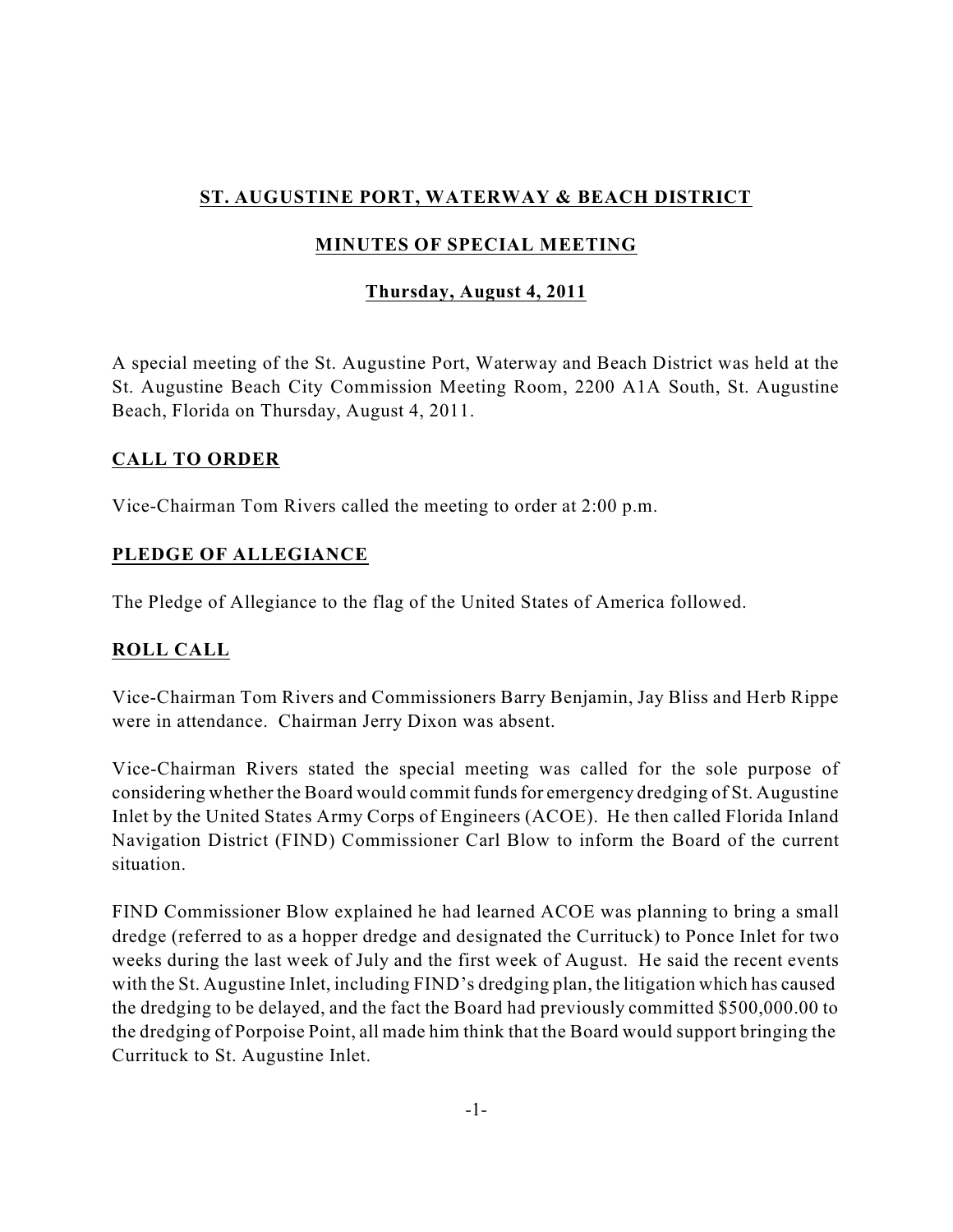He said FIND has a current FDEP permit for the near-shore deposit of beach quality dredge sand near the St. Augustine Beach Pier, so he contacted officials at FDEP and they confirmed that the permit would allow the Currituck to deposit inlet sand near St. Augustine Beach. The ACOE said no money was available to dredge St. Augustine Inlet, even in an emergency, so he approached Chairman Dixon, who was receptive to the idea of using District funds for this purpose.

FDEP will allow the use of the Currituck only if the Board declares an emergency exists because of conditions at St. Augustine Inlet. He added that the ACOE has since offered to have the Currituck work here for two or three days without charge and to return in a few months to finish clearing the channel.

According to FIND Commissioner Blow, the ACOE will need a written agreement with the District and full payment in advance. The ACOE would then complete the work and refund any unused portion of the contract price to the District.

Commissioner Benjamin said adequate grounds exist to declare the situation an emergency because of all the property damage and danger to mariners which has taken place in the last year. Commissioner Bliss questioned whether entering a contract for dredging the inlet would lock the District into funding inlet dredging from now on. FIND Commissioner Blow said the ACOE is working on an agreement now and that ACOE administrators have promised to expedite consideration of it.

Dr. Steve Schropp, Taylor Engineering, said a declaration of emergency by the Board would not bind the Board to fund the dredging. Commissioner Bliss said the inlet is already noted as dangerous on United States Coast Guard maps. Commissioner Benjamin said the expenditure is very worthwhile and that if it will restore the channel, there is no reason not to do it. Vice-Chairman Rivers said many problems exist in the inlet which endanger life and property. He then called for a roll-call vote.

## **A motion was made by Commissioner Rippe and seconded by Commissioner Benjamin to declare the conditions of St. Augustine Inlet an emergency because of the danger to life and property posed by conditions in the Inlet. The motion passed unanimously.**

Commissioner Rippe asked FIND Commissioner Blow how District funds would be spent if committed. Commissioner Blow said ACOE charges \$20,000 per day for the Currituck and that production could be as high as 3,000 cubic yards of sand per day. Dr. Schropp said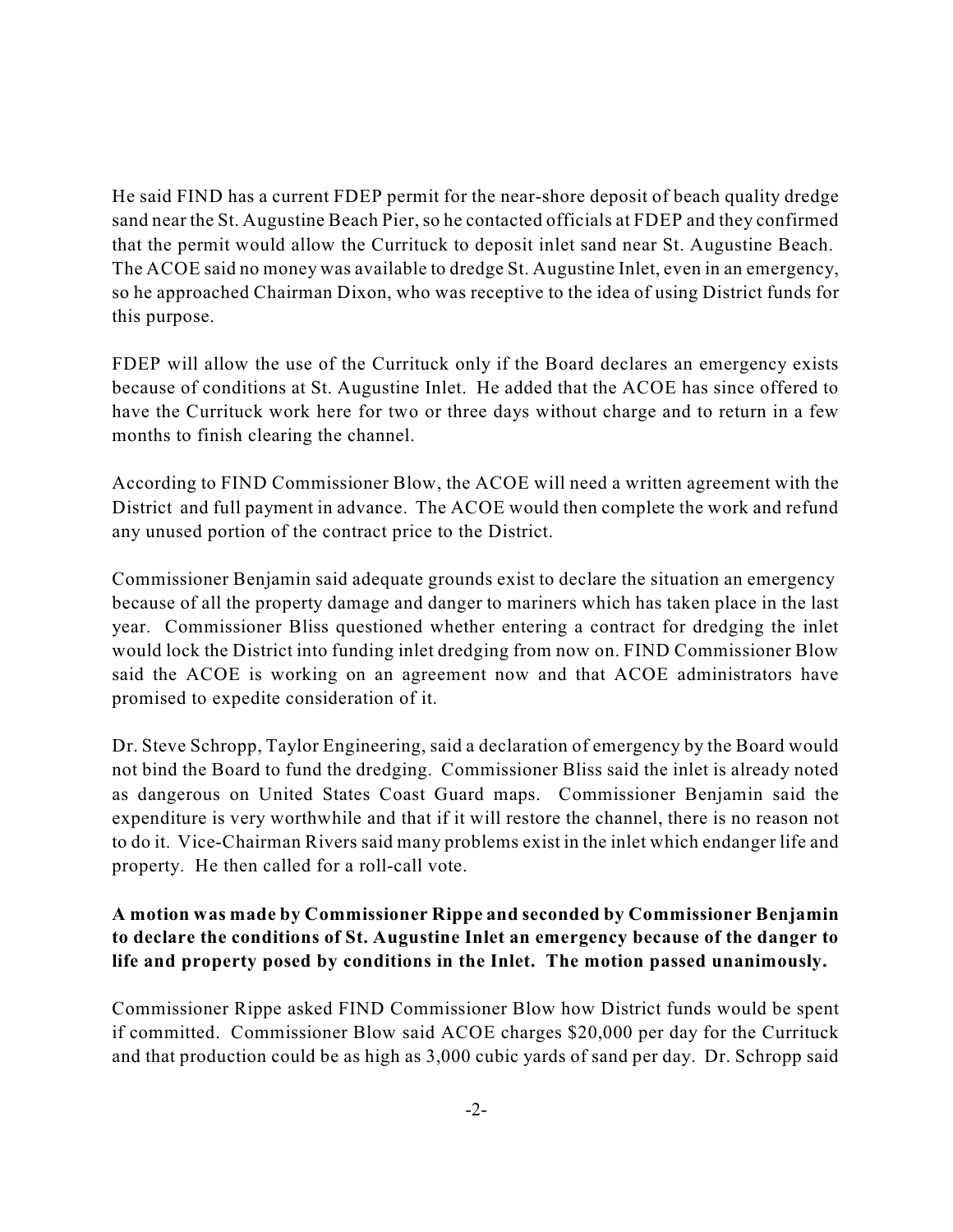production levels depend on many factors and that estimates for the total amount of sand needed to be removed are based on a 2010 survey. The actual volume may be greater at this time.

Commissioner Rippe asked whether FDEP had set a limit on how much sand could be removed under emergency conditions. Dr. Schropp said no hard limit exists but the removal of much more than 35,000 to 40,000 cubic yards of sand would probably not be allowed. Commissioner Bliss said the District should try to develop a better rapport with ACOE and that the two weeks of dredging in Ponce Inlet have been paid for by ACOE and did not cost local government there anything.

FIND Commissioner Blow said rapport needsto be maintained with elected federal officials. He said suggestions have been made to ask the director of the Homeland Security school here to write a letter of support. In response to a question about federal funding by Commissioner Rippe, Blow said federal funding for low-use non-commercial inlets like St. Augustine is nonexistent for the foreseeable future.

Commissioner Bliss said the Coast Guard should be monitoring the inlet in order to assure proper buoy placement. He added that the Currituck should be used to remove the shoal at No. 5 rather than cut out the channel.

Dr. Schropp said ACOE will only dredge in the channel and will not go outside of it. Commissioner Rippe said the last dredging of the channel was in 1999 and that if the channel were cleared, it would maintain for a time.

City of St. Augustine Commissioner Bill Leary said he and FIND Commissioner Blow had high-level discussions with officials at ACOE in Washington, D.C. and in Jacksonville. He said the level of motivation and willingness to assist with the problems at our inlet is impressive. He said the opportunity to utilize the Currituck while it is visiting the area is unique and he hoped the Board would seize the opportunity. He encouraged the Board to authorize as much money as possible for the project because the chances of having the Currituck come back at some other time may be slim. Commissioner Rippe thanked Commissioner Leary for helping capture this opportunity for the citizens of St.Johns County.

Commissioner Bliss asked Commissioner Leary how much money the City of St. Augustine could contribute. Commissioner Leary said the City has no funds available for this project at the present time. He also reiterated that the situation only exists because the litigation by North Beach property owners is delaying the beach renourishment project for St. Augustine Beach.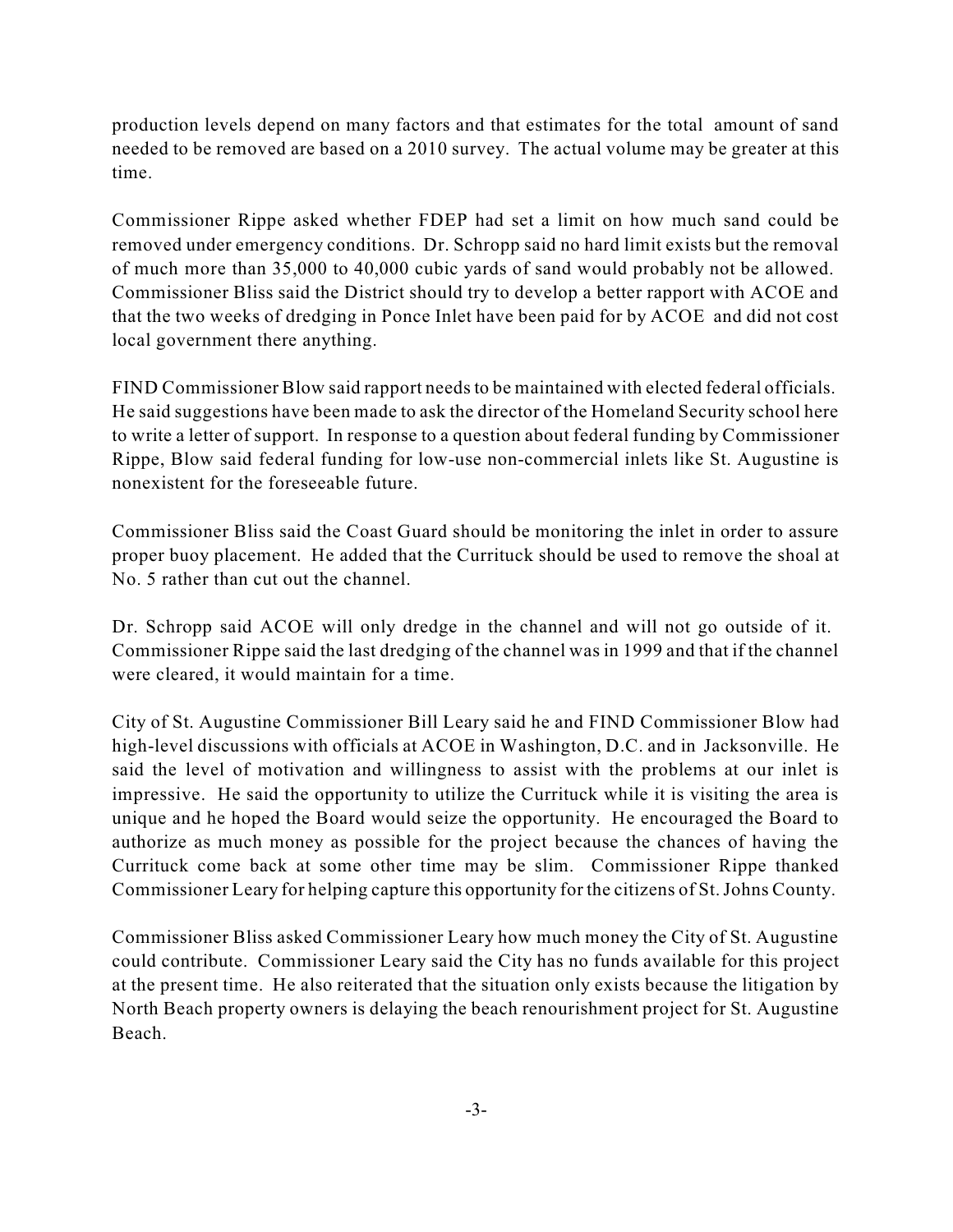**A motion by Commissioner Rippe, seconded by Commissioner Benjamin to provide up to \$300,000 for emergency dredging of the St. Augustine Inlet pursuant to an agreement with the Army Corps of Engineers and to allow the chairman or vice-chairman to execute an agreement to that effect passed with Commissioner Bliss casting the sole dissenting vote.**

Commissioner Bliss explained he felt compelled to vote against the expenditure of District funds for the purpose of inlet dredging because such activities are the responsibility of the federal government and the District should not accept that responsibility.

Vice-Chairman Rivers said the situation demands immediate action and that no other agency is available to fund it at this time. Commissioner Bliss said the situation is a safety issue adequately addressed in the Coast Guard's Notice to Mariners. Commissioner Rippe said this was a temporary solution to the problem and that the long-term solution lies in resolving the litigation with the North Beach group.

At this point, Attorney Bedsole read Resolution 11-01 aloud.

**Commissioner Benjamin moved to approve Resolution 11-01 declaring an emergency to exist in St. Augustine Inlet, allocating funds of \$300,000 for emergency dredging and authorizing the chairman or vice-chairman to execute an agreement with the Army Corps of Engineers for the cost of emergency dredging. The motion was seconded by Commissioner Rippe.**

Commissioner Bliss said he is against dredging because a working channel created by nature already exists in the inlet. He added that the District possesses very limited funds and that this is not, in his opinion, a prudent expenditure.

Vice-Chairman Rivers said dredging is needed because of the danger the inlet poses to navigation. He said the expense of maintaining the inlet would justify the expansion of District boundaries to encompass all of St. Johns County. Commissioner Rippe said the last yacht destroyed in the inlet was a one million dollar loss. In light of that fact, he believes money used making the inlet safer is very well spent. Commissioner Bliss said the District should seek other funding assistance.

FIND Commissioner Blow related how St. Lucie Inlet is now in such poor condition the Coast Guard is considering removing its buoys. He said St. Lucie County has asked FIND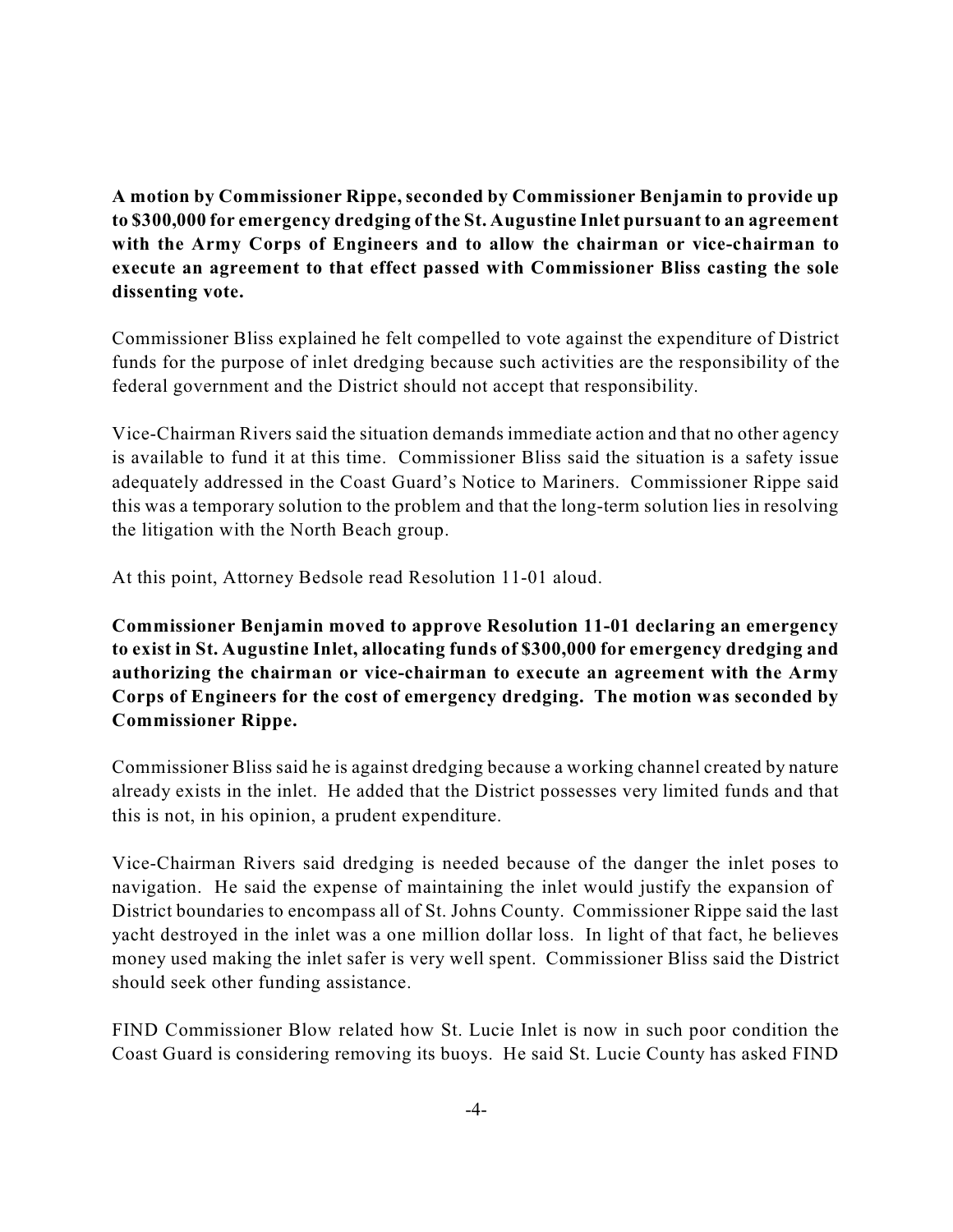to take over their inlet. He also said the Florida Legislature is not fond of small taxing districts and that asking the state for money could result in the elimination of the District.

#### **Vice-Chairman Riversthen called for a roll-call vote on Resolution 11-01. The measure passed with Commissioner Bliss casting the only dissenting vote.**

Vice-Chairman Rivers then asked for public comment.

John Harst, St. Augustine Beach, acknowledged there is a problem with boater safety in the inlet but expressed concern that dredging may be harmful to water quality and wildlife. Dr. Schropp responded that the review process for dredging permits is very extensive and that every risk to wildlife, water quality and environmental safety is considered and exhaustively reviewed before any permit is issued. He also said no sand will be placed on St. Augustine Beach or any other beach during this project.

Pierre Pierce, St. Augustine, said licensed mariners all over the east coast have discussed St. Augustine Inlet on radio and that all are concerned. Commissioner Rippe asked how the Board could help clean up these concerns. Mr. Pierce said someone should announce the repair on marine radio frequencies and that word would travel quickly.

B.J. Calaidis, St. Augustine, questioned the expenditure of fundsfor emergency dredging and said she believes voters will never agree to expanding the District's taxing boundaries county-wide.

Vice-Chairman Rivers then invited commissioners' comments.

Commissioner Rippe said the Board had acted correctly today and that it was a good decision. Commissioner Benjamin said he believes the City of St. Augustine should be paying more to maintain the inlet.

Commissioner Bliss asked FIND Commissioner Blow if FIND could help maintain the inlet. Blow said FIND grants are designed to aid cities and counties with improvements in the Intracoastal Waterway, mainly, and that there would be no need for the District to exist if FIND took over its job. The Florida legislature could then eliminate the District.

Deanna Justice, 822 Cali Creek Way, addressed the Board and complained that she had little notice of the special meeting and that the Board's actions were not considerate of nesting sea turtles. Dr. Schropp reiterated that no sand will be deposited on the beach. All of it is dropped offshore in water depths of 10 to 20 feet. He told Ms. Justice the permit is viewable on the FDEP website and contains a map of the precise areas in which sand may be